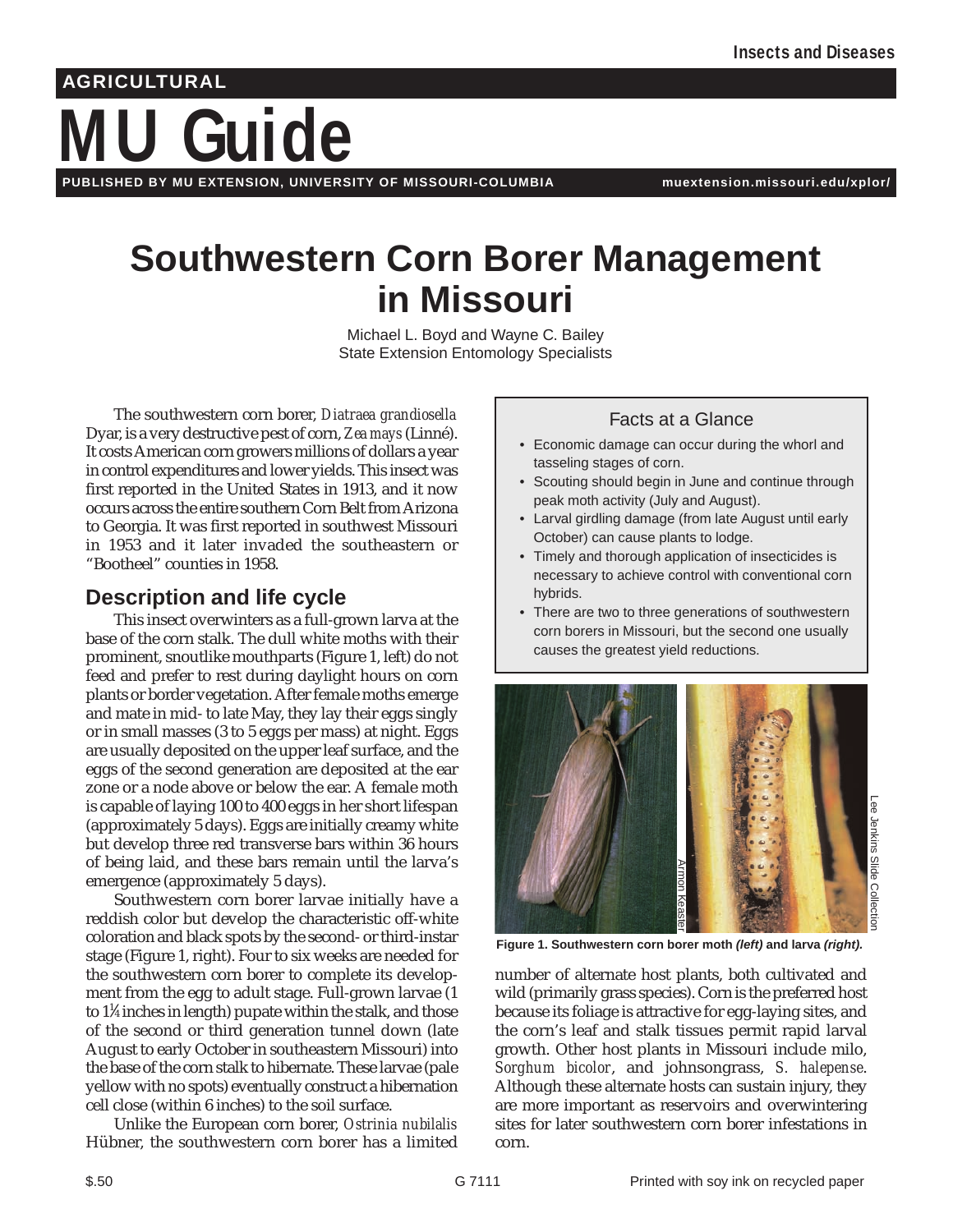| Approximate timing for southwestern corn borer infestations in Missouri. |  |  |
|--------------------------------------------------------------------------|--|--|
|                                                                          |  |  |

|               | 1st  | 2 <sub>nd</sub><br>$ q$ eneration $ q$ eneration | 3rd generation<br>girdling damage |                    |
|---------------|------|--------------------------------------------------|-----------------------------------|--------------------|
| January – May | June | July                                             | August - September                | October – December |

#### **Damage**

First-generation southwestern corn borer larvae initially feed on succulent tissues within the corn whorl. As the damaged leaves unfurl they have a shot-hole appearance, but the most severe injury occurs when the terminal bud is fed upon. These plants later become stunted and bushy with the growth of numerous lateral buds once the terminal bud is destroyed ("dead heart"). Once larvae are half grown, they begin boring into the stalk.

Feeding damage by second-generation larvae typically starts as the corn tassels emerge. The small larvae may feed on the cobs, husks, shanks, leaf sheaths or ear kernels. In field corn, substantial plant injury occurs when half-grown or larger larvae of both the second and third generations bore into the stalk. Before the corn's internodes are fully elongated, stalk feeding by the southwestern corn borer can stunt the plant's growth. As these stunted plants mature, this stalk damage can decrease movement of nutrients to the ears and reduce yields. Later, as the larvae enter their winter hibernation phase, they cause additional damage when they girdle the stalk (Figure 2). This damage leads to lodging and interferes with harvesting practices.



**Figure 2. Southwestern corn borer lodging damage.**

#### **Scouting procedures and techniques**

Once moths have been detected (usually late May or early June) in light traps or pheromone-baited traps, cornfields should be scouted on a weekly basis. Closely monitor fields for first-generation southwestern corn borer infestations during the whorl stage. Typically, southwestern corn borer larvae will feed for 11 to 14 days in the inner whorl before boring into the stalk. Windowpane damage (parallel strips adjacent to the leaf

veins) to the foliage also is more extensive at this time. Later in the season, southwestern corn borer larvae feed on both ear and leaf sheath tissues after corn plants enter the tasseling stage. After feeding for about 11 days, larvae begin boring into the stalks. The most common site of entry is between the leaf sheath and stalk on the lower half of the plant.

#### **Management**

**Early-planted corn (before 1 May) usually escapes significant girdling damage, and insecticides generally are not needed.** But when trap and field counts detect significant infestations of first generation southwestern corn borers, insecticides should be applied a week before the larvae begin boring into the stalk (usually within 12 to 14 days after hatching). The Missouri economic threshold for first-generation southwestern corn borer is either 25 percent of the plants infested with egg masses or the presence of larvae and whorl damage, or both. To control first-generation southwestern corn borer infestations, use granular (versus liquid) insecticide formulations. When directed over the row and down into the whorl of the plant, these granular formulations may provide longer residual control during this stage of the plant's growth. For the second- and third-generation southwestern corn borer infestations, the economic threshold also is 25 percent of the plants infested with eggs or the presence of larvae. Early detection of these infestations is crucial because the larger plant canopy hinders insecticidal control. **Precaution:** *Before you select and apply an insecticide, review the manufacturer's label for information on the safe use of the material.*

Early harvesting to limit southwestern corn borer girdling damage is a good management strategy, and specifically during years of unusually high southwestern corn borer infestations. Once corn plants are girdled, the corn stalks are more likely to break during windy conditions. These lodged plants are extremely difficult and time consuming to recover during harvest. Figure 3 summarizes data gathered by University of Missouri researchers during a two-year study on southwestern corn borer girdling damage in southeast Missouri. Girdling damage was initially recorded from the last week of August through early October; therefore, delaying harvest increases the potential for girdling damage and yield losses.

A significant portion (50–90%) of the overwintering southwestern corn borer population is killed by a variety of factors (low winter temperatures, rainfall, diseases and predators). But only 2 percent survival of the over